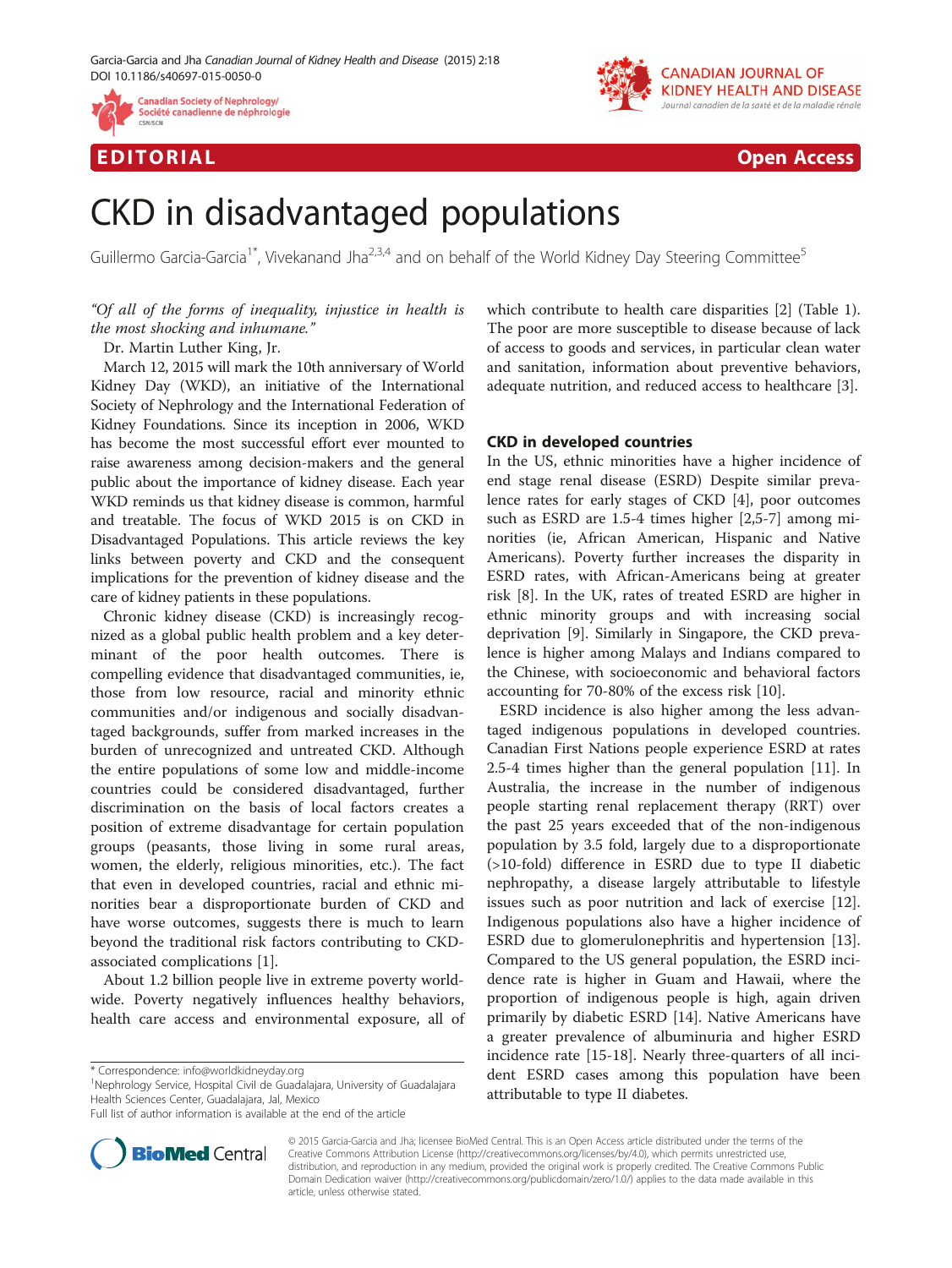| <b>Health Behavior</b>                                               | <b>Access to Health Care</b>                   | <b>Biological Factors</b>               | <b>Environmental Factors</b>                   |
|----------------------------------------------------------------------|------------------------------------------------|-----------------------------------------|------------------------------------------------|
| Lack of information on preventive behaviors                          | Lack of access to health care                  | Low-birth weight                        | Increased exposure to pollutants               |
| Lack of knowledge on how best to respond<br>to an episode of illness | Greater distance from health<br>care providers | Genetic predisposition                  | Increased exposure to<br>communicable diseases |
|                                                                      | Lack of out-of-pocket resources                | Cummulative biological<br>risk profiles | Lack of clean water sanitation                 |
| Health beliefs and unhealthy behaviors                               |                                                | Inadequate nutrition                    |                                                |

<span id="page-1-0"></span>Table 1 Possible mechanisms by which poverty increases the burden of disease

#### CKD in developing countries

Poverty related factors such as infectious diseases secondary to poor sanitation, inadequate supply of safe water, environmental pollutants and high concentrations of disease-transmitting vectors continue to play an important role in the development of CKD in lowincome countries. Although rates of diabetic nephropathy are rising, chronic glomerulonephritis and interstitial nephritis are among the principal causes of CKD in many countries. Of note is the emergence of HIVassociated nephropathy as the major cause of CKD in Sub-Saharan Africa [[19\]](#page-3-0).

A high prevalence of CKD of unknown etiology has been reported in rural agricultural communities from Central America, Egypt, India and Sri Lanka. Male farmworkers are affected disproportionately, and the clinical presentation is suggestive of interstitial nephritis, confirmed on renal biopsies. The strong association with farm work has led to suggestions that exposure to agrochemicals, dehydration, and consumption of contaminated water might be responsible [[20\]](#page-3-0). Additionally, the use of traditional herbal medications is common and frequently associated with CKD among the poor [[21](#page-3-0),[22](#page-3-0)]. In Mexico, CKD prevalence among the poor is 2–3 fold higher than the general population, and the etiology is unknown in 30% of ESRD patients [[23](#page-3-0)-[26\]](#page-3-0).

# Low-birth weight and risk of CKD in the disadvantaged populations

An association between low birth weight (LBW) due primarily to nutritional factors and kidney disease has been described in disadvantaged populations. The frequency of LBW is more than double in the Aboriginal population than in the non-Aboriginal population of Australia. The high prevalence of albuminuria in this population has been linked to low nephron number related to low birth weight [\[27,28](#page-3-0)]. Morphometric studies of kidney biopsies in the Aboriginals show glomerulomegaly, perhaps secondary to nephron deficiency, which might predispose to glomerulosclerosis [\[29,30](#page-3-0)]. A correlation between LBW and CKD has also been described in poor African Americans and Caucasians living in the Southeastern US [\[31](#page-3-0)]. Similarly, in an Indian cohort, low birth weight and early malnutrition were associated with later development of metabolic syndrome, diabetes and diabetic nephropathy [\[32\]](#page-3-0). The finding of a high prevalence of proteinuria, elevated blood pressure and CKD of unknown etiology in South Asian children may also be explained by this mechanism [\[33,34\]](#page-3-0).

## Disparities in access to renal replacement therapy

A recent analysis shows that globally, there were 2.6 million people on dialysis in 2010, 93% in high or upper middle-income countries. By contrast, the number of people requiring RRT was estimated at 4.9-9 million, suggesting that at least 2.3 million died prematurely because of lack of access to RRT. Even though diabetes and hypertension increase the burden of CKD, the current provision of RRT is linked largely to two factors: per capita GNP and age, suggesting that poverty is a major disadvantage for receiving RRT. By 2030, the number of people receiving RRT around the world is projected to increase to 5.4 million. Most of this increase will be in developing countries of Asia and Africa [\[35](#page-4-0)].

Access to RRT in the emerging world is dependent mostly on the health care expenditures and economic strength of individual countries, with the relationship between income and access to RRT being almost linear in low and middle-income countries [\[19](#page-3-0)[,36\]](#page-4-0). In Latin America, RRT prevalence and kidney transplantation rates correlate significantly with gross national income and health expenditure [\[37\]](#page-4-0), while in India and Pakistan, less than 10% of all ESRD patients have access to RRT [[38](#page-4-0)]. Additionally, developing countries have low transplant rates because of a combination of low levels of infrastructure; geographical remoteness; lack of legislation governing brain death; religious, cultural and social constraints; and commercial incentives that favour dialysis [[39\]](#page-4-0).

There are also differences in utilization of renal replacement modalities between indigenous and nonindigenous groups in the developed countries. In Australia and New Zealand, the proportion of people receiving home dialysis is considerably lower among indigenous people. At the end of 2007 in Australia, 33% of non-indigenous people requiring RRT were receiving home-based dialysis therapies, in contrast to 18% of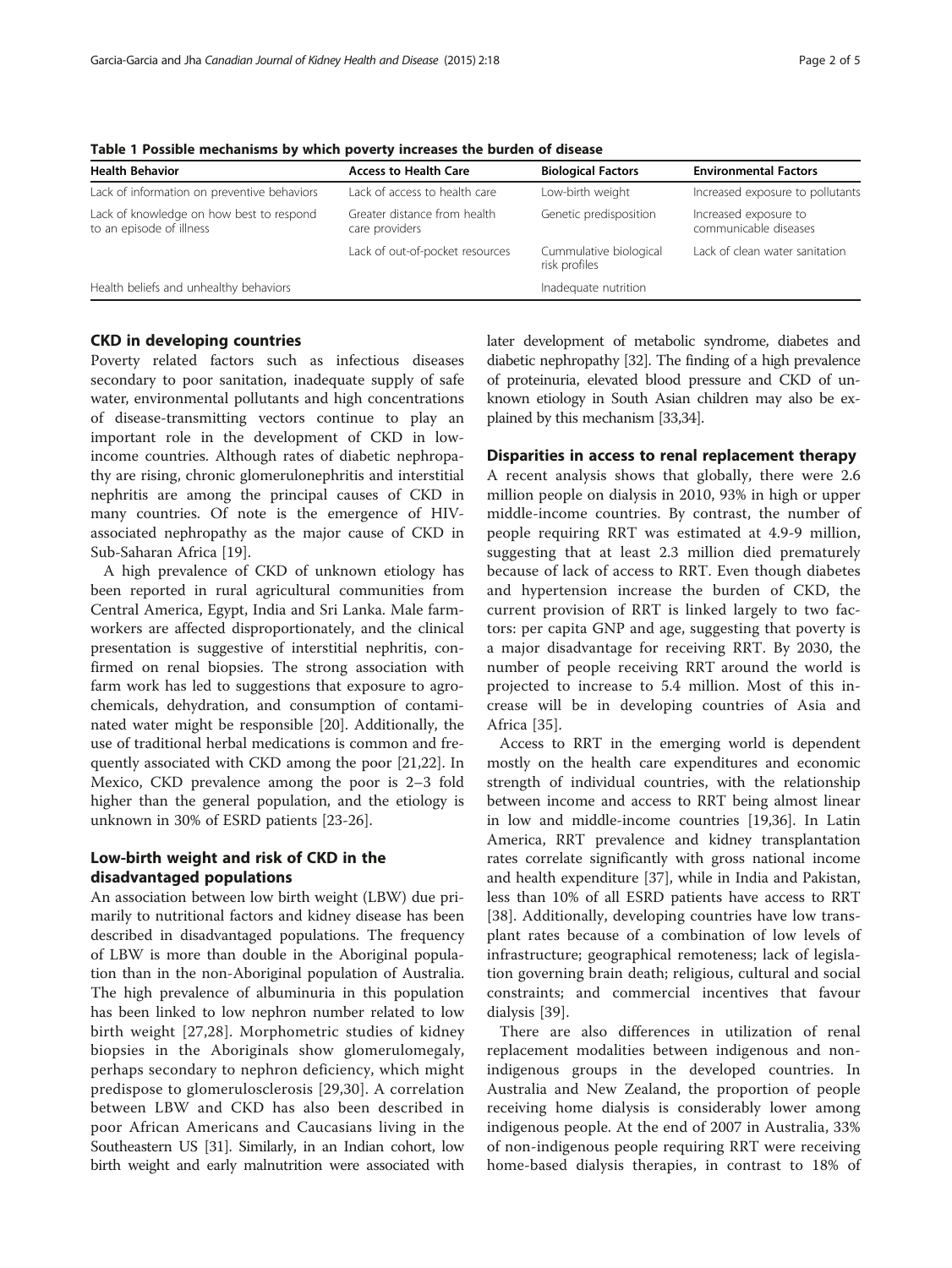Aboriginal people. In New Zealand, home-based dialysis was utilized by 62% of non-indigenous RRT population but only by 42% of Maori/Pacific Islanders [\[12](#page-3-0)]. The rate of kidney transplantation is also lower amongst disadvantaged communities. Maori and Pacific people are only 25% as likely to get a transplant as European New Zealanders, and the proportion of indigenous people who underwent transplantation and had a functioning kidney transplant is lower among Aboriginal Australians (12%) compared to non-indigenous Australians (45%). In the UK, white individuals from socially deprived areas, South Asians and blacks were all less likely to receive a pre-emptive renal transplant or living donor transplants than their more affluent white counterparts [[9\]](#page-3-0). A multinational study found that when compared with white patients, the likelihood of receiving a transplant for Aboriginal patients was 77% lower in Australia and New Zealand, and 66% lower in Canadian First Nations individuals [[40\]](#page-4-0).

Disparities in renal care are more evident in developing nations. Data from India shows that there are fewer nephrologists and nephrology services in the poorer states. As a result, people living in these states are likely to receive less care [[41](#page-4-0)]. In Mexico, the fragmentation of the health care system has resulted in unequal access to renal replacement therapy. In the state of Jalisco, the acceptance and prevalence rates in the more economically advantaged insured population were higher (327 pmp and 939 pmp, respectively) than for patients without medical insurance (99 pmp and 166 pmp, respectively) The transplant rate also was dramatically different, at 72 pmp for those with health insurance and 7.5 pmp for those without it [\[42](#page-4-0)].

# The bidirectional relationship between poverty and CKD

In addition to having a higher disease burden, the poor have limited access to resources for meeting the treatment costs. A large proportion of patients who are forced to meet the expensive ESRD treatment costs by incurring out-of-pocket expenditure, get pushed into extreme poverty. In one Indian study, over 70% patients undergoing kidney transplantation experienced catastrophic healthcare expenditures [[43](#page-4-0)]. Entire families felt the impact of this, including job losses and interruptions in education of children,

## **Outcomes**

Overall mortality rates among those who do receive RRT are higher in the indigenous, minorities, and the uninsured populations, even after adjustment for comorbidities. The hazard ratios for death on dialysis relative to the non-indigenous group are 1.4 for Aboriginal Australians and New Zealand Maori [[44\]](#page-4-0). The Canadian

First Nations patients achieve target levels for BP and mineral metabolism less frequently [[45\]](#page-4-0). In the US, living in predominantly black neighborhoods was associated with higher than expected mortality rates on dialysis and increased time to transplantation [[46](#page-4-0)]. Similarly, black patients on PD had a higher risk of death or technique failure compared to whites [\[47\]](#page-4-0).

In Mexico, the mortality on PD is three-fold higher among the uninsured population compared to Mexican patients receiving treatment in the US, and the survival rate is significantly lower than the insured Mexican population [[48\]](#page-4-0), while in India almost two-thirds of the patients are unable to continue dialysis beyond the first 3 months due to financial reasons [[49\]](#page-4-0).

#### Summary

The increased burden of CKD in disadvantaged populations is due to both global factors and populationspecific issues. Low socioeconomic status and poor access to care contribute to health care disparities, and exacerbate the negative effects of genetic or biologic predisposition. Provision of appropriate renal care to these populations requires a two-pronged approach: expanding the reach of dialysis through development of lowcost alternatives that can be practiced in remote locations, and implementation and evaluation of costeffective prevention strategies. Kidney transplantation should be promoted by expanding deceased donor transplant programs and use of inexpensive, generic immunosuppressive drugs. The message of WKD 2015 is that a concerted attack against the diseases that lead to ESRD, by increasing community outreach, better education, improved economic opportunity, and access to preventive medicine for those at highest risk, could end the unacceptable relationship between CKD and disadvantage in these communities.

## Résumé

On attribue l'accroissement du fardeau maladie rénale des populations défavorisées à certains facteurs mondiaux et à des enjeux spécifiques de ces populations données. Un statut socioéconomique faible et une accessibilité aux soins de santé déficiente sont des facteurs qui contribuent aux disparités des soins de santé, et qui aggravent les prédispositions génétiques ou biologiques. L'approvisionnement des populations défavorisées en soins rénaux adéquats nécessite une approche à deux volets : il faut étendre la portée des soins d'hémodialyse par le biais du développement d'initiatives à faible coût pouvant être réalisées en région éloignée, d'une part, et implémenter et évaluer, d'autre part, des stratégies rentables de prévention. La promotion de la transplantation rénale devrait s'effectuer par le développement des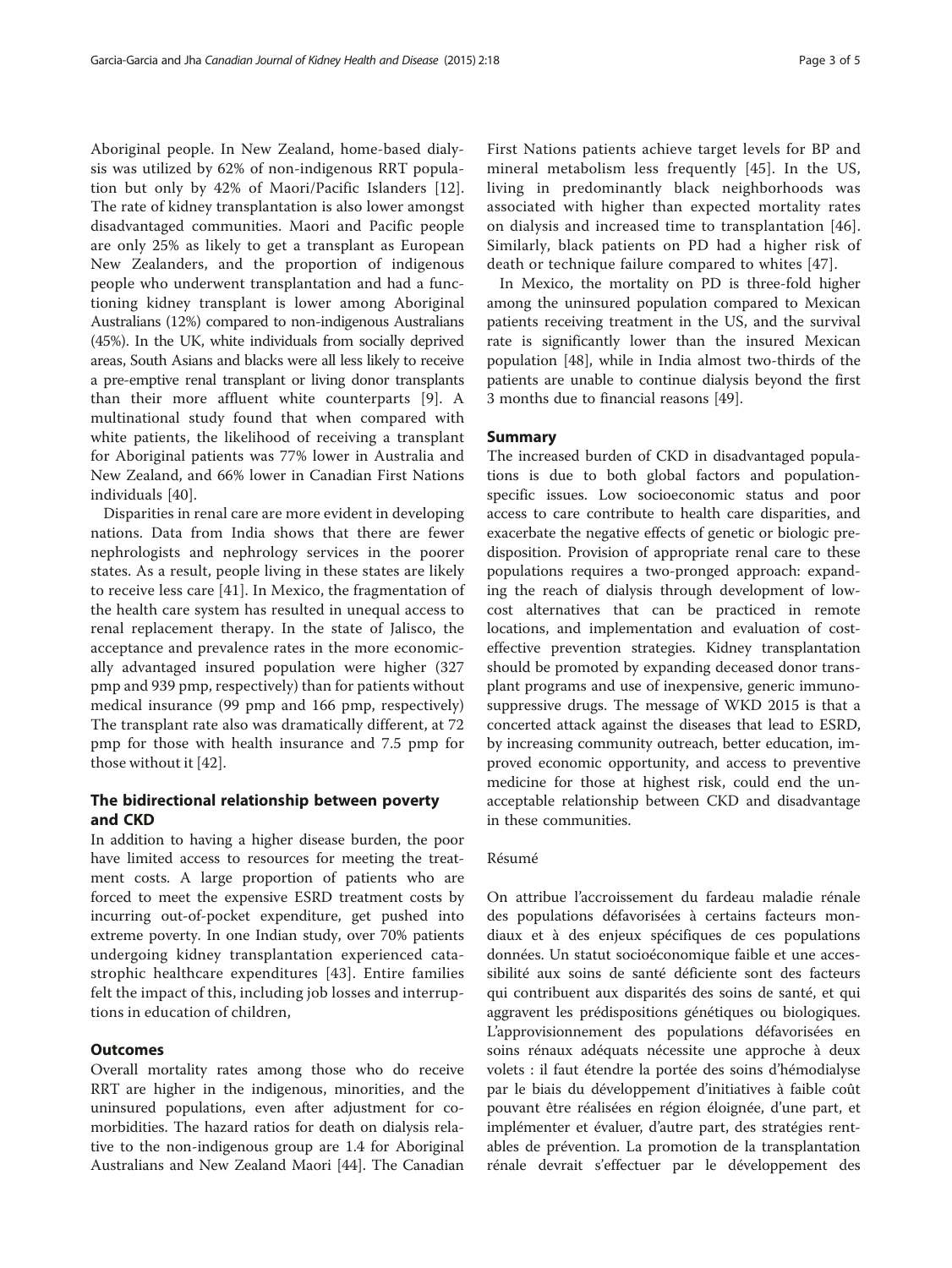<span id="page-3-0"></span>programmes de transplantations provenant de personnes décédées, et par l'utilisation de médicaments immunosuppresseurs génériques moins couteux. Le message de la journée mondiale du rein de 2015 est qu'une collaboration accrue des différents professionnels dans le combat des maladies pouvant mener au stade terminal de la maladie rénale pourrait mettre un frein à la relation inacceptable qui perdure entre la maladie rénale chronique et les populations défavorisées, et ce, en augmentant les activités de sensibilisation au sein de ses populations et les chances de développement économique, en améliorant la qualité de l'éducation, et en permettant l'accès aux médicaments de prévention.

#### Competing interests

The authors declare that they have no competing interests.

#### Authors' contributions

GGG and VJ reviewed the literature and drafted the manuscript. Both authors read and approved the final manuscript.

#### Acknowledgment

Members of the World Kidney Day Steering Committee are: Philip Kam Tao Li, Guillermo Garcia-Garcia, William G. Couser, Timur Erk, Elena Zakharova, Luca Segantini, Paul Shay, Miguel C. Riella, Charlotte Osafo, Sophie Dupuis, Charles Kernahan.

#### Author details

<sup>1</sup>Nephrology Service, Hospital Civil de Guadalajara, University of Guadalajara Health Sciences Center, Guadalajara, Jal, Mexico. <sup>2</sup>Postgraduate Institute of Medical Education and Research, Chandigarh, India. <sup>3</sup>George Institute for Global Health, New Delhi, India. <sup>4</sup>University of Oxford, Oxford, UK.<br><sup>5</sup>International Society of Nephrology, Rues de Eabriques 18, 1000 <sup>5</sup>International Society of Nephrology, Rues de Fabriques 1B, 1000 Brussels, Belgium.

## Received: 19 February 2015 Accepted: 4 March 2015 Published online: 29 April 2015

#### References

- Pugsley D, Norris KC, Garcia-Garcia G, Agodoa L. Global approaches for understanding the disproportionate burden of chronic kidney disease. Ethn Dis. 2009;19 Suppl 1:S1-1–2.
- 2. Crews DC, Charles RF, Evans MK, Alan B, Zonderman AB, Powe NR. Poverty, race, and CKD in a racially and socioeconomically diverse urban population. Am J Kidney Dis. 2010;55:992–1000.
- Sachs JD. Macroeconomics and health: investing in health for economic development. WHO report of the Commission on Macroeconomics and Health [online], [http://whqlibdoc.who.int/publications/2001/924154550X.](http://whqlibdoc.who.int/publications/2001/924154550X.pdf) [pdf](http://whqlibdoc.who.int/publications/2001/924154550X.pdf) (2001)
- 4. Kalantar-Zadhe K, Block G, Humphreys MH, Kopple JD. Reverse epidemiology of cardiovascular risk factors in maintenance dialysis patients. Kidney Int. 2003;63:793–808.
- 5. Hsu CY, Lin F, Vittinghof E, Shlipak MG. Racial differences in the progression from chronic renal insufficiency to end-stage renal disease in the United States. J Am Soc Nephrol. 2003;14:2902–7.
- 6. Norris K, Nissenson AR. Race, gender, and socioeconomic disparities in CKD in the United States. J Am Soc Nephrol. 2008;19:1261–70.
- 7. Bruce MA, Beech BM, Crook ED, Sims M, Wyatt SB, Michael F, et al. Association of socioeconomic status and CKD among African Americans: The Jackson Heart Study. Am J Kidney Dis. 2010;55:1001–8.
- 8. Volkova N, McClellan W, Klein M, Flanders D, Kleinbaum D, Soucie JM, et al. Neighborhood poverty and racial differences in ESRD incidence. J Am Soc Nephrol. 2008;19:356–64.
- 9. Caskey FJ. Renal replacement therapy: can we separate the effects of social deprivation and ethnicity? Kidney Int Suppl. 2013;3:246–9.
- 10. Sabanayagam C, Lim SC, Wong TY, Lee J, Shankar A, Tai ES. Ethnic disparities in prevalence and impact of risk factors of chronic kidney disease. Nephrol Dial Transplant. 2010;25:2564–70.
- 11. Gao S, Manns BJ, Culleton BF, Tonelli M, Quan H, Crowshoe L, et al. Prevalence of chronic kidney disease and survival among Aboriginal people. J Am Soc Nephrol. 2007;18:2953–9.
- 12. McDonald S. Incidence and treatment of ESRD among indigenous peoples of Australasia. Clin Nephrol. 2010;74 Suppl 1:S28–31.
- 13. Collins JF. Kidney disease in Maori and Pacific people in New Zealand. Clin Nephrol. 2010;74 Suppl 1:S61–5.
- 14. Weil EJ, Nelson RG. Kidney disease among the indigenous peoples of Oceania. Ethn Dis. 2006;16 suppl 2:S24–30.
- 15. United States Renal Data System: USRDS 2006 Annual Data Report. National Institute of Diabetes and Digestive and Kidney Diseases, National Institutes of Health, 2013
- 16. Kasiske BL, Rith-Najarian S, Casper ML, Croft JB. American Indian heritage and risk factors for renal injury. Kidney Int. 1998;54:1305–10.
- 17. Nelson RG, Morgenstern H, Bennett PH. An epidemic of proteinuria in Pima Indians with type 2 diabetes mellitus. Kidney Int. 1998;54:2081–8.
- 18. Scavini M, Shah VO, Stidley CA, Tentori F, Paine SS, Harford AM, et al. Kidney disease among the Zuni Indians: The Zuni Kidney Project. Kidney Int. 2005;68 Suppl 97:126–31.
- 19. Jha V, Garcia-Garcia G, Iseki K, Li Z, Naicker S, Plattner B, et al. Chronic kidney disease: global dimension and perspectives. Lancet. 2013;382:260–72.
- 20. Almaguer M, Herrera R, Orantes CM. Chronic kidney disease of unknown etiology in agricultural communities. MEDICC Rev. 2014;16:9–15.
- 21. Ulasi II, Ijoma CK, Onodugo OD, Arodiwe EB, Ifebunandu NA, Okeye JU, et al. Towards prevention of chronic kidney disease in Nigeria; a community-based study in Southeast Nigeria. Kidney Int Suppl. 2013;3:195–201.
- 22. Otieno LS, McLigeyo SO, Luta M. Acute renal failure following the use of herbal medicines. East Afr Med J. 1991;6:993–8.
- 23. Obrador GT, Garcia-Garcia G, Villa AR, Rubilar X, Olvera N, Ferreira E, et al. Prevalence of chronic kidney disease in the Kidney Early Evaluation Program (KEEP) Mexico and comparison with KEEP US. Kidney Int. 2010;77 suppl 116:S2–8.
- 24. Gutierrez-Padilla JA, Mendoza-Garcia M, Plascencia-Perez S, Renoirte-Lopez K, Garcia-Garcia G, Lloyd N, et al. Screening for CKD and cardiovascular disease risk factors using mobile clinics Jalisco, Mexico. Am J Kidney Dis. 2010;55:474–84.
- 25. Garcia-Garcia G, Gutierrez-Padilla AJ, Chavez-Iñiguez J, Perez-Gomez HR, Mendoza-García M, la Peña MM G-D, et al. Identifying undetected cases of CKD in Mexico. Targeting high-risk populations. Arch Med Res. 2013;44:623–7.
- 26. Amato D, Alvarez-Aguilar C, Castañeda-Limones R, Rodriguez E, Avila-Diaz M, Arreola F, et al. Prevalence of chronic kidney disease in an urban Mexican population. Kidney Int. 2005;68 suppl 97:11–7.
- 27. Hoy W, McDonald SP. Albuminuria: Marker or target in indigenous populations. Kidney Int. 2004;66 Suppl 92:S25–31.
- 28. McDonald SP, Maguire GP, Hoy WE. Renal function and cardiovascular risk markers in a remote Australian Aboriginal community. Nephrol Dial Transplant. 2003;18:1555–61.
- 29. Hoy WE, Samuel T, Mott SA, Kincaid-Smith PS, Fogo AB, Dowling JP, et al. Renal biopsy findings among Indigenous Australians:a nationwide review. Kidney Int. 2012;82:1321–31.
- 30. Hoy WE, Hughson MD, Zimanyi M, Samuel T, Douglas-Denton R, Holden L, et al. Distribution of volume of individual glomeruli in kidneys at autopsy: association with age, nephron number, birthweight and body mass index. Clin Nephrol. 2010;74 Suppl 1:S105–12.
- 31. Lackland DT, Bendall HE, Osmond C, Egan BM, Barker DJ. Low birth weights contribute to high-rates of early-onset of chronic renal failure in the Southeastern United States. Arch Intern Med. 2000;160:1472–6.
- 32. Bhargava SK, Sachdev HS, Fall CH, Osmond C, Lakshmy R, Barker DJ, et al. Relation of serial changes in childhood body-mass index to impaired glucose tolerance in young adulthood. N Engl J Med. 2004;350:865–75.
- 33. Jafar TH, Chaturvedi N, Hatcher J, Khan I, Rabbani A, Khan AQ, et al. Proteinuria in South Asian children: prevalence and determinants. Pediatr Nephrol. 2005;20:1458–65.
- 34. Jafar TH, Islam M, Poulter N, Hatcher J, Schmid CH, Levey AS, et al. Children in South Asia have higher body mass-adjusted blood pressure levels than